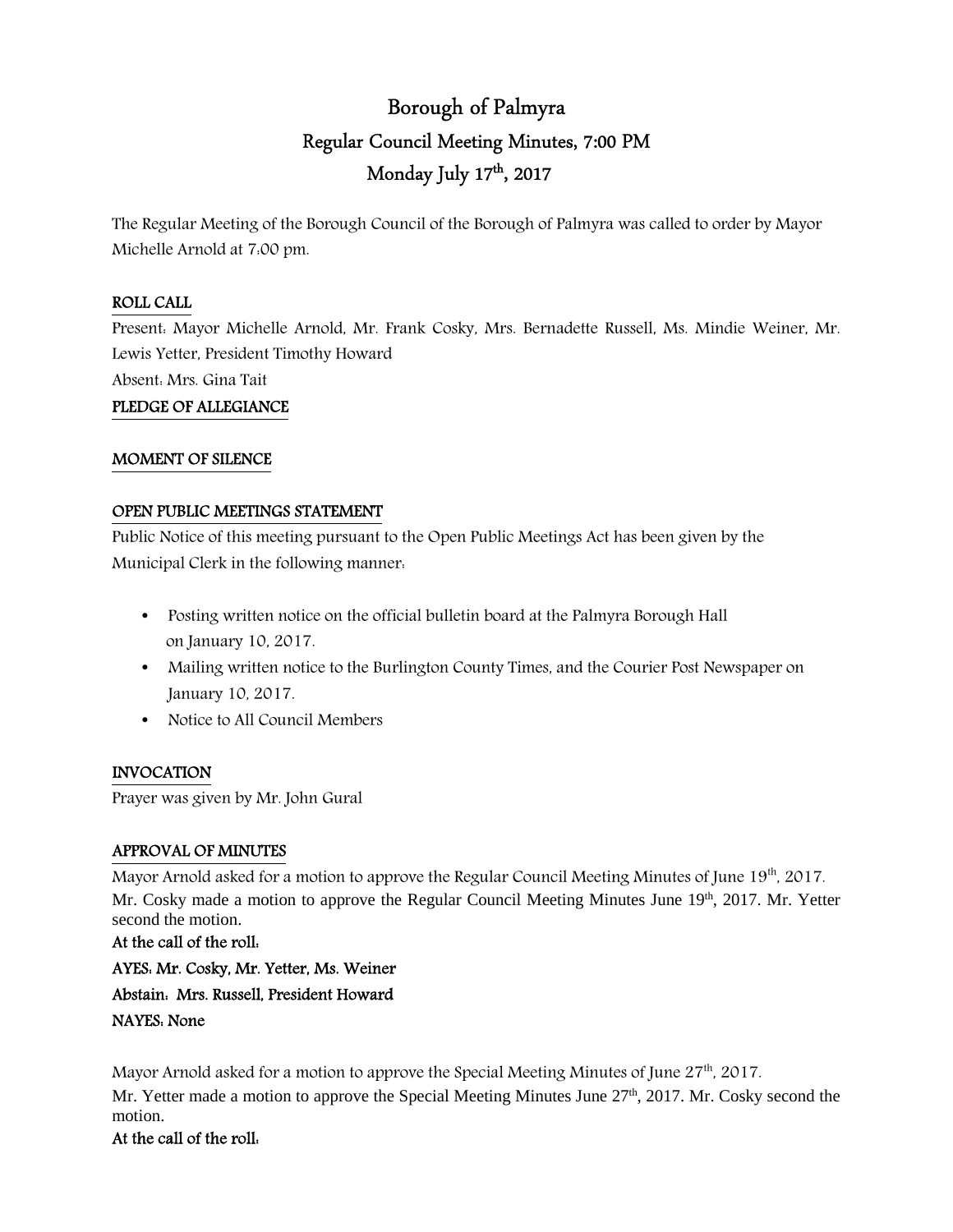# AYES: Mr. Cosky, Mr. Yetter Abstain: Mrs. Russell, Ms. Weiner, President Howard NAYES: None

#### **CORRESPONDENCE**

Mayor Arnold acknowledged Thank you cards received from Sydney Ogozalek, Vanessa Livingstone and Greg and Gerri Benson.

Mayor Arnold read the letters from Michael Russo of the State of New Jersey Department of Transportation indicating we would not be receiving the DOT Grants for the Broad Street Traffic Calming Project or the Charles Street School Safe Zone Project. Mr. Gural also indicated perhaps we should no longer pursue the Broad Street Traffic Calming Project as we have applied several times and we have not received the grant. Council agreed.

Mayor Arnold acknowledge a letter received from Valerie Still of the Dr. James Still Preservation Trust thanking Borough Council for their help with the Dr. Clarence B. Jones celebration.

Mayor Arnold acknowledge the letter of resignation from Officer Aaron Martinez and asked for a motion to accept it.

Mrs. Russell made a motion to accept the letter of resignation from Office Aaron Martinez. Mr. Yetter seconded the motion.

# At the call of the roll: AYES: Mr. Cosky, Mrs. Russell, Ms. Weiner, Mr. Yetter. President Howard NAYES: None

Mayor Arnold acknowledged a letter received from Scott Coffina of the Burlington County Prosecutors Office regarding a check in the amount of \$10,018.67 for the Municipal Law Enforcement Trust Account of the Borough of Palmyra Police Department.

Mayor Arnold notified council that we received notification from the United States Bankruptcy Court regarding Greenspace Tree Services, LLC.

Mayor Arnold also read a letter received from Mr. Leusner, President of the PPA expressing an interest in beginning contract negotiations.

### PUBLIC PORTION

This public portion is for discussion on professional updates, resolutions and ordinances listed on the agenda. Please sign in at the podium, state your name and address for the record. Council will give all comments appropriate consideration. Each citizen will be allotted up to five (5) minutes to speak, in order to allow everyone an opportunity to ask questions and express their opinions or concerns. Please direct all comments to the Mayor. Each citizen may only speak once during each public portion.

Mrs. Russell made a motion to open the public portion. Mr. Cosky second the motion.

# At the call of the roll: All voted in favor of the motion

No one from the public wishing to be heard, Mrs. Russell made a motion to close the public portion. Mr. Cosky second the motion.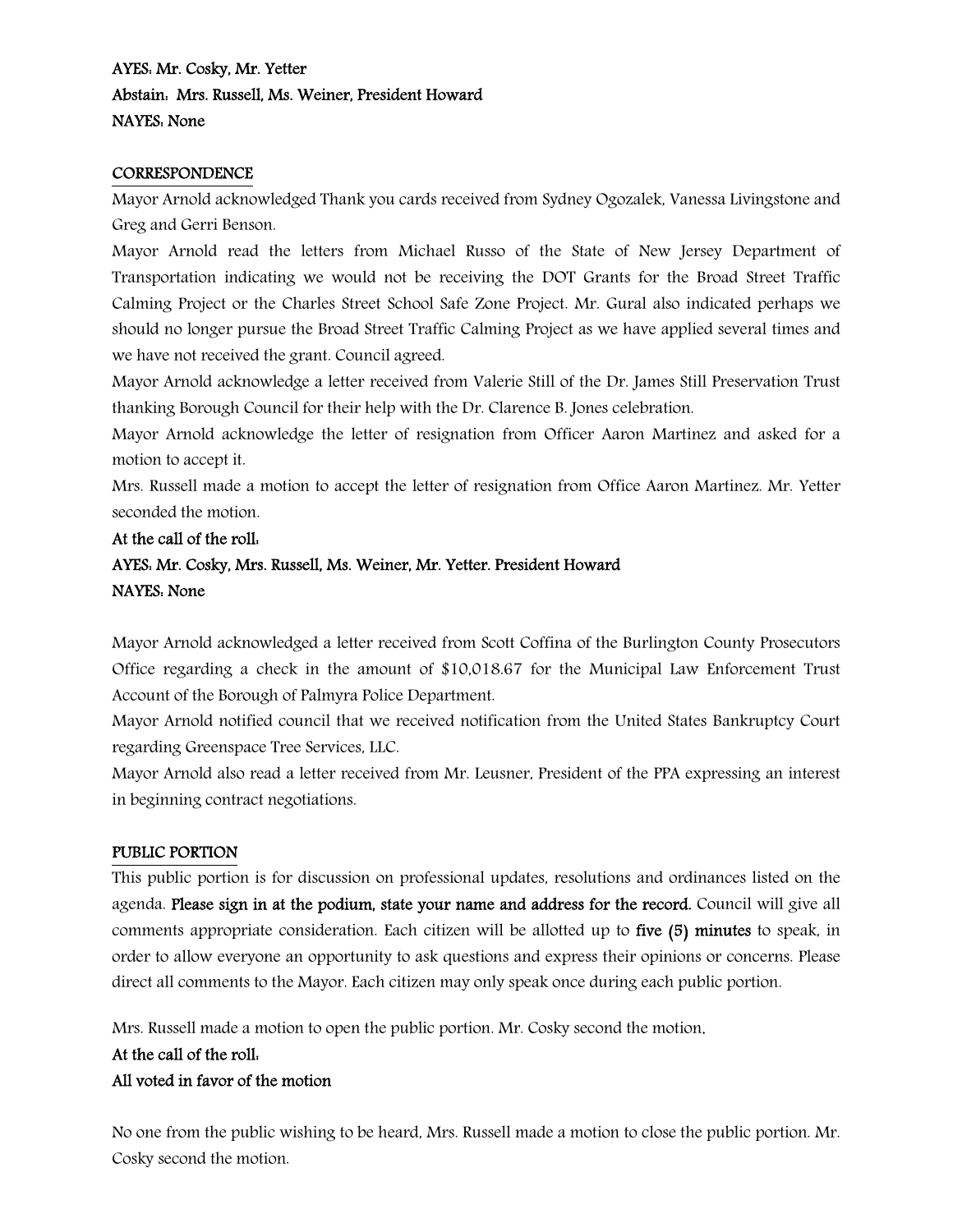# At the call of the roll: All voted in favor of the motion

#### ORDINANCES ON FIRST READING

Ordinance 2017-07, An Ordinance Of The Borough Of Palmyra Amending Ordinance 2013-20 Regulating Vacant/Abandoned Properties.

Mayor Arnold stated vacant properties are a huge issue we have been dealing with for some time. Trying to get unresponsive owners, banks, mortgage companies and property maintenance companies to take care of their properties is a very real problem, even trying to identify who is responsible for the property becomes a challenge. Mayor Arnold also indicated we are doing a number of different things to address this problem, such as amending our Ordinance to clarify the requirements of property owners in regards to reporting vacant or abandon properties, scheduling a special property maintenance court to handle only property maintenance issues, and taking a more aggressive approach to property owners who do not take care of their properties. After some discussion with council regarding the vacant and abandon property situation, Mayor Arnold asked for a motion to approve Ordinance 2017-07.

A motion was made by President Howard to approve Ordinance 2017-07 as read. Mr. Cosky second the motion.

At the call of the roll, the vote was: AYES: Mr. Cosky, Mrs. Russell, Ms. Weiner, Mr. Yetter, President Howard NAYES: None

Ordinance 2017-08, An Ordinance of the Borough of Palmyra Establishing an Abandoned Property List in Accordance with N.J.S.A. 55:19-55.a.

Mayor Arnold stated there is a difference between a vacant property and an abandoned property, and there is a need to establish an abandoned property list. Mr. Rosenberg stated in order to establish such a list an ordinance is required.

A motion was made by Mrs. Russell to approve Ordinance 2017-06 as read. President Howard second the motion.

At the call of the roll, the vote was: AYES: Mr. Cosky, Mrs. Russell, Ms. Weiner, Mr. Yetter, President Howard NAYES: None

### RESOLUTIONS Consent Agenda

Resolution 2017-161 to Resolution 2017-169 will be enacted as a single motion, if any resolution needs additional discussion it will be removed from the consent agenda and voted on separately.

• Resolution 2017–161, Resolution Requesting Approval of Item of Revenue and Appropriation NJSA 40A: 4-87 (Chapter 159) NJ Economic Development Authority, Hazardous Discharge Site Remediation Fund (HDSRF) for \$39,600.00.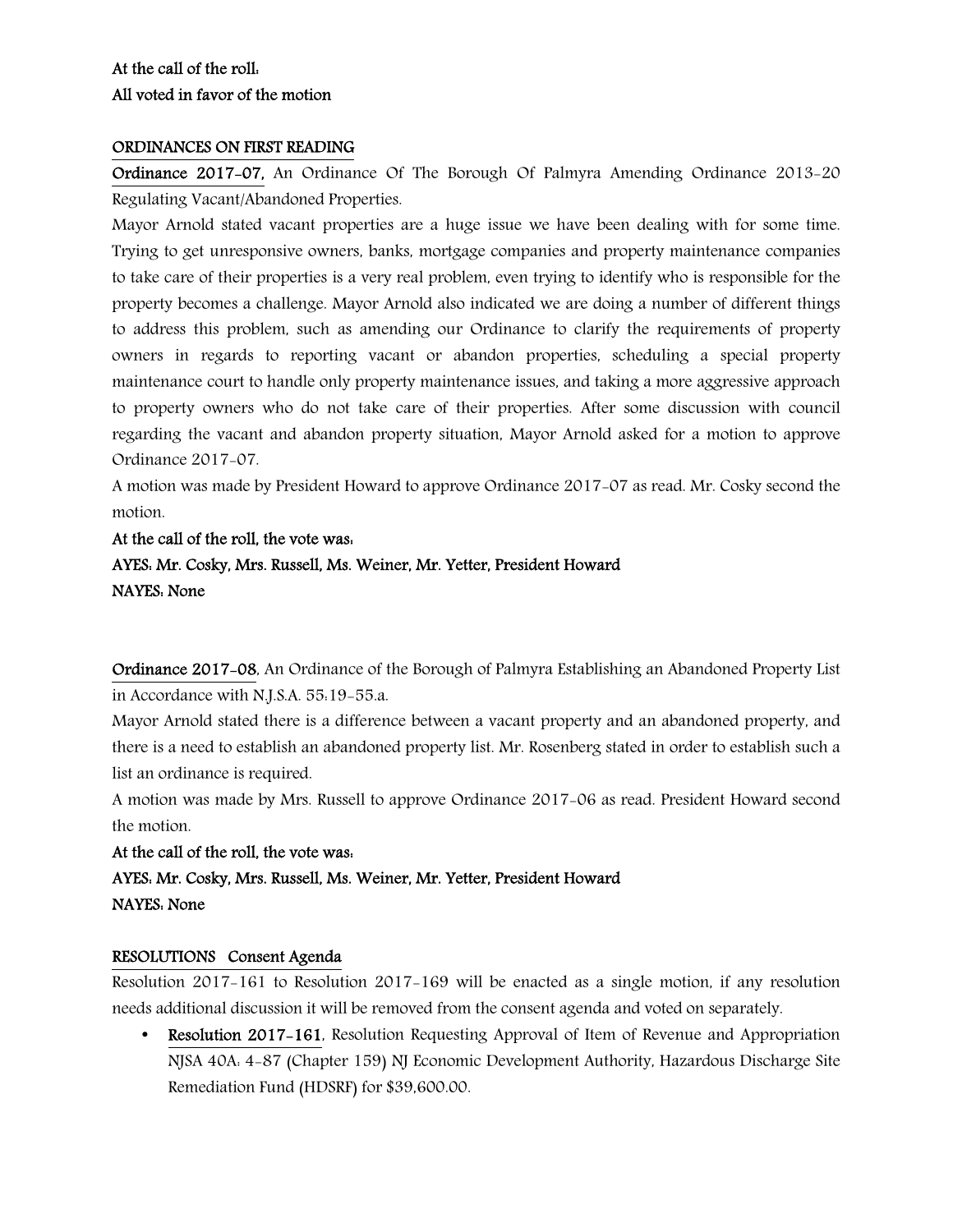- Resolution 2017-162, Resolution Appointing Richard Dreby as Acting Code Enforcement Officer effective June  $26<sup>th</sup>$ , 2017 at the rate of \$20.40 per hour not to exceed 28 hours per week.
- Resolution 2017-163, Resolution Authorizing the Award of a Non-Fair and Open Contract for Professional Legal Services To Adam Greenberg, Esquire.
- Resolution 2017–164, Resolution Approving P S E & G's Traffic Plans for the Closing of Broad Street, County Route 534 for the Replacement of Gas Mains on or about August  $1<sup>st</sup>$ , 2017
- Resolution 2017–165, Resolution Appointing Michele Wright-Sykes as Community Center Scheduling Coordinator Effective August  $4<sup>th</sup>$ , 2017 per the Terms of her Offer of Employment dated June 10<sup>th</sup>, 2017
- Resolution 2017-166, Resolution Appointing Stacey M. Brugler as Finance/Payroll/Accounts Payable Clerk Effective August 4<sup>th</sup>, 2017 per the Terms of her Offer of Employment
- Resolution 2017-167, Resolution amending Terms of Employment for Donna Condo, CMFO to equivalent of 28 hours per week at an annual salary of \$87,000.00, and Authorizing compensation for additional hours worked
- Resolution 2017–168, Resolution Appointing Doretha R Jackson as Acting Municipal Clerk for the Borough of Palmyra until Such Time RMC Certification is Obtained Effective August 1, 2017 at a Salary of \$46,410.00.
- Resolution 2017-169, Resolution Authorizing the Payment of Bills for the Month of July 2017 In the Amount of \$1,439,101.87.

Ms. Weiner requested Resolution 2017-169 be removed from the consent agenda for additional discussion.

Mrs. Russell made a motion to approve Resolution 2017-161 thru 2017-168. Mr. Cosky seconded the motion.

# At the call of the roll: AYES: Mr. Cosky, Mrs. Russell, Ms. Weiner, Mr. Yetter, President Howard NAYES: None

As requested by Ms. Weiner, Resolution 2017-169, Resolution Authorizing the Payment of Bills for the Month of July 2017 In the Amount of \$1,439,101.87 was removed from the consent agenda for additional discussion.

### DISCUSSION

Ms. Weiner asked if the payment of \$19,000.00 to Whirl Construction is coming from grant funds. Mr. Gural indicated yes. Ms. Weiner asked, "We paid Pearl Capital \$1,000.00 for a tent?" Mr. Gural indicated yes, it was to replace the CERT Team's Tent and we were reimbursed for the tent by the insurance company. President Howard inquired about the \$800.00 paid to a band for Palmyra Day and \$500.00 paid to Friends Band for National Night Out. Mr. Gural explained that what you are seeing is an encumbrance it has not yet been paid, it will not be paid until after the performance. Ms. Weiner inquired about the payments to Acme Uniforms, about \$300.00 per month, for the mats in Borough Hall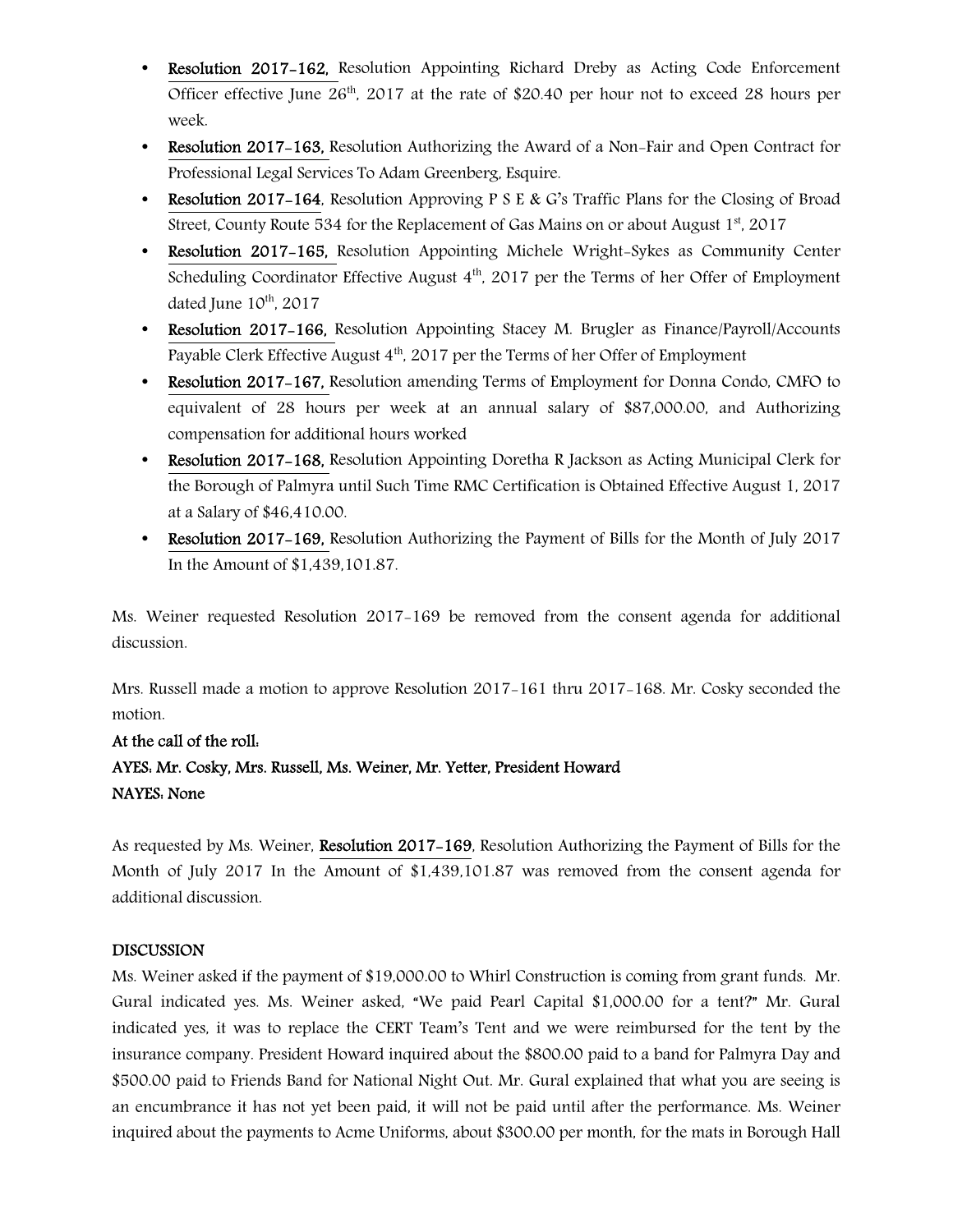and the Community Center, which always look very nice. Is it necessary that we clean them every month? Mr. Gural and Mr. Yetter indicated yes to keep them looking the way they do.

President Howard made a motion to approve Resolution 2017-169. Mr. Yetter seconded the motion.

# At the call of the roll:

AYES: Mr. Cosky, Mrs. Russell, Ms. Weiner, Mr. Yetter, President Howard NAYES: None

### MOTION TO APPROVE TREASURERS REPORTS

June 2017

Mrs. Russell made a motion to approve the Treasurer's Reports dated June 2017. Mr. Cosky seconded the motion.

At the call of the roll: AYES: Mr. Cosky, Mrs. Tait, Ms. Weiner, Mr. Yetter NAYES: None

### COMMUNITY SPOTLIGHT

Mayor Arnold and Mr. Yetter reminded all that the Summer Concert Series is under way. Mr. Yetter indicated that they may also be having food trucks soon.

Ms. Weiner indicated the Farmer's Market is going very well, and we hear such nice things from our vendors about the residents of Palmyra. The vendors love our town.

Chief Pearlman stated "National Night Out" is August 1<sup>st</sup>, 2017, EMS, and the Prosecutor's Office and the Sheriff's Office will be in attendance promoting their new outreach program. Friends Band will be providing the music and there will be a Bounce House for the little kids and a basketball inflatable shoot off for the older children. Chief Pearlman stated there will be a Car show, Polar Shredding will be available to shred documents and local restaurants will be out providing sampling of their various restaurants.

Mayor Arnold also indicated that Farm Fair is July  $18<sup>th</sup>$  thru July  $22<sup>nd</sup>$ . 2017.

Mayor Arnold also indicated the Leadership Training Conference held by NJ Association of Student Councils will be hosting eight of Palmyra High School's students.

Mayor Arnold indicated she attended the final services for Joanne Leisure in Florida and presented a Proclamation from the Borough of Palmyra for her years of service to our community.

# DISCUSSION ITEMS

# NEW Business

Mr. Gural indicated the proposed 5 year Capital Ordinance which we discussed in March, he would like to introduce at the second meeting in August. Currently he would like to make sure that everything council wishes is included on the list. Mr. Gural also indicated an item listed on this list should have a life expectancy of at least 5 year or more, because we are actually borrowing the money to fund these purchases. Mr. Gural stated we are required by the State to do a three year plan however we are doing a 5 year plan. Mr. Gural stated he would like to add the roller and saw suggested by John Haines, about \$20,000.00 to the list, so that public works will be able to complete pothole repairs in house. After some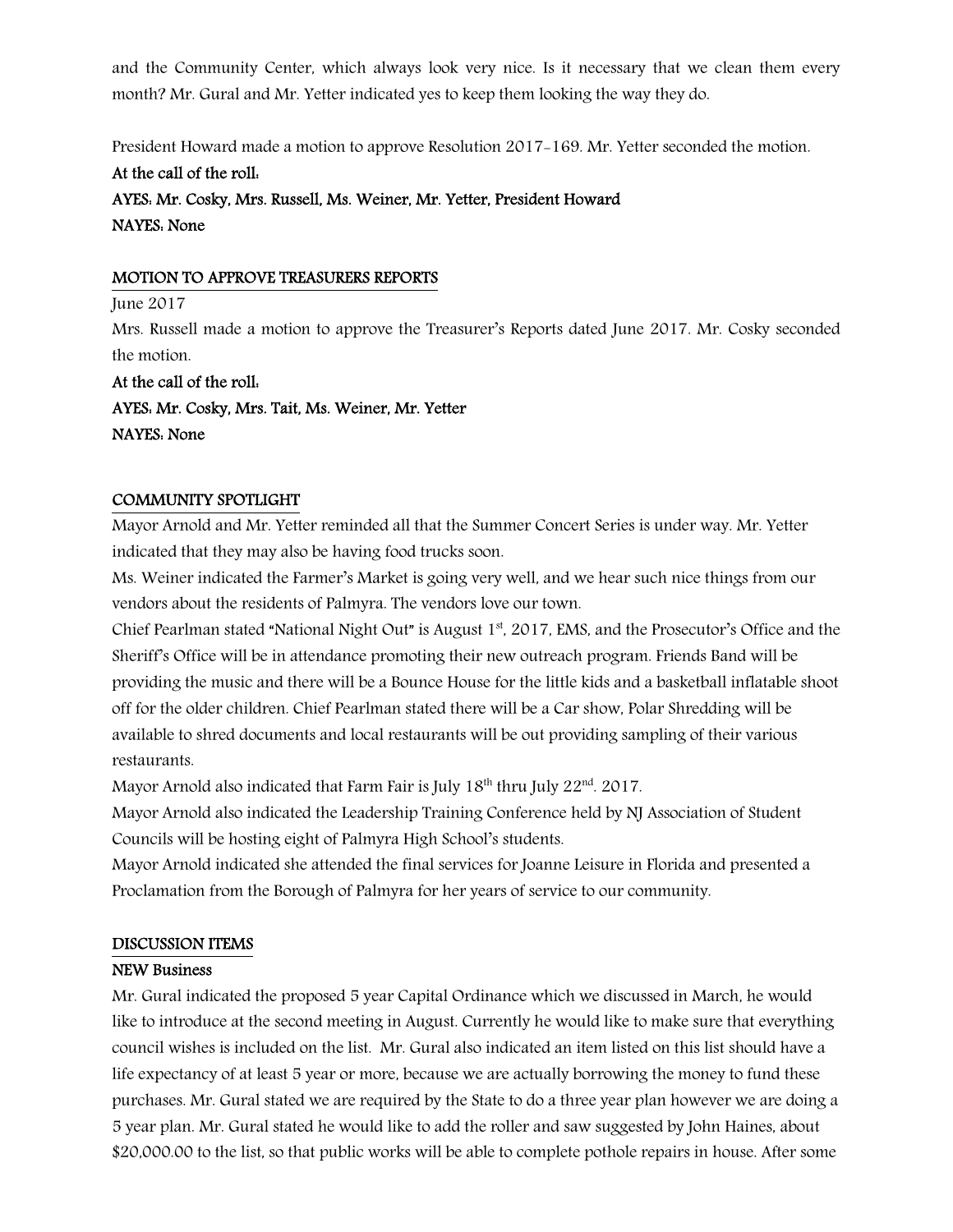discussion, Mr. Gural asked that everyone review the list and get back to him if there is something you would like to see or you feel should be added.

Mr. Gural spoke about the proposal from ERI for the traffic engineering study on Temple Blvd and the necessary improvements. He stated the report will be available at the caucus meeting for your review. Mr. Gural also indicated the signage indicating no truck traffic on Temple Blvd. is currently being completed and as soon as it is available, it will be installed.

Mr. Gural stated that on August  $7<sup>th</sup>$ , 2017 he will have more information regarding downtown parking and enforcement including the possibility of hiring SLEO 1 Officers.

Mayor Arnold stated are submitting a new application with NJ DCA Small Cities Public Facilities Grant Program, it is for ADA-compliant crosswalks on Main Harbour Drive and within the Harbour.

Mayor Arnold indicated the Trash collection bid documents were sent to you so that you may begin to review them as the current contract expires March 31<sup>st</sup>, 2018. It has been recommended that we hire a consultant to help with that process.

Mr. Gural indicated Harry Fox, from ERI is working with South Jersey Turf and other contractors to repair the "lip" on the baseball field at Legion Field, and we are addressing maintenance of the buildings, break away bases, and some fencing improvements which are all capital improvements.

Mayor Arnold stated we are proposing an amendment to Ordinance 2016-19 which regulates towing in the Borough of Palmyra to include free towing for all Borough vehicles and residents' vehicles which the police are having impounded. It should be noted, Mr. Rosenberg recused himself in regards to Ordinance 2016-19 and any amendments made to it.

#### OLD Business

Mayor Arnold indicated that when all the names were submitted to council the name which received the most votes was the Palmyra Promenade. After some discussion. Borough Council decided the Name of the Waterfront Park will be Palmyra Promenade.

A motion was made by Mrs. Russell name the Waterfront Park Project, Palmyra Promenade. President Howard second the motion.

#### At the call of the roll, the vote was:

#### All members present voted in favor of the motion.

Mayor Arnold stated, the Open House was held at the Fire House and attendance was not as expected however those who did attend mainly expressed support for the purchase of the ladder truck and indicated there was no need for the referendum. Mayor Arnold asked council how they wished to proceed with the referendum and the ladder purchase. Ms. Weiner expressed thanks to the fire department for hosting the event and educating the community. President Howard stated we held the open house with the intention of let people know and express how they felt about the ladder truck purchase and he thanked the fire department for their efforts with the Open House. Mr. Cosky stated we put all efforts into notifying the public about the referendum and the ladder truck purchase, we used social media, advertised in the newspaper, indicated we would be having a special council meeting at the event and indicated this was the time to ask questions. Mr. Cosky also indicated everyone is concerned about safety and stated the residents have put it in council's hands to make the best decision.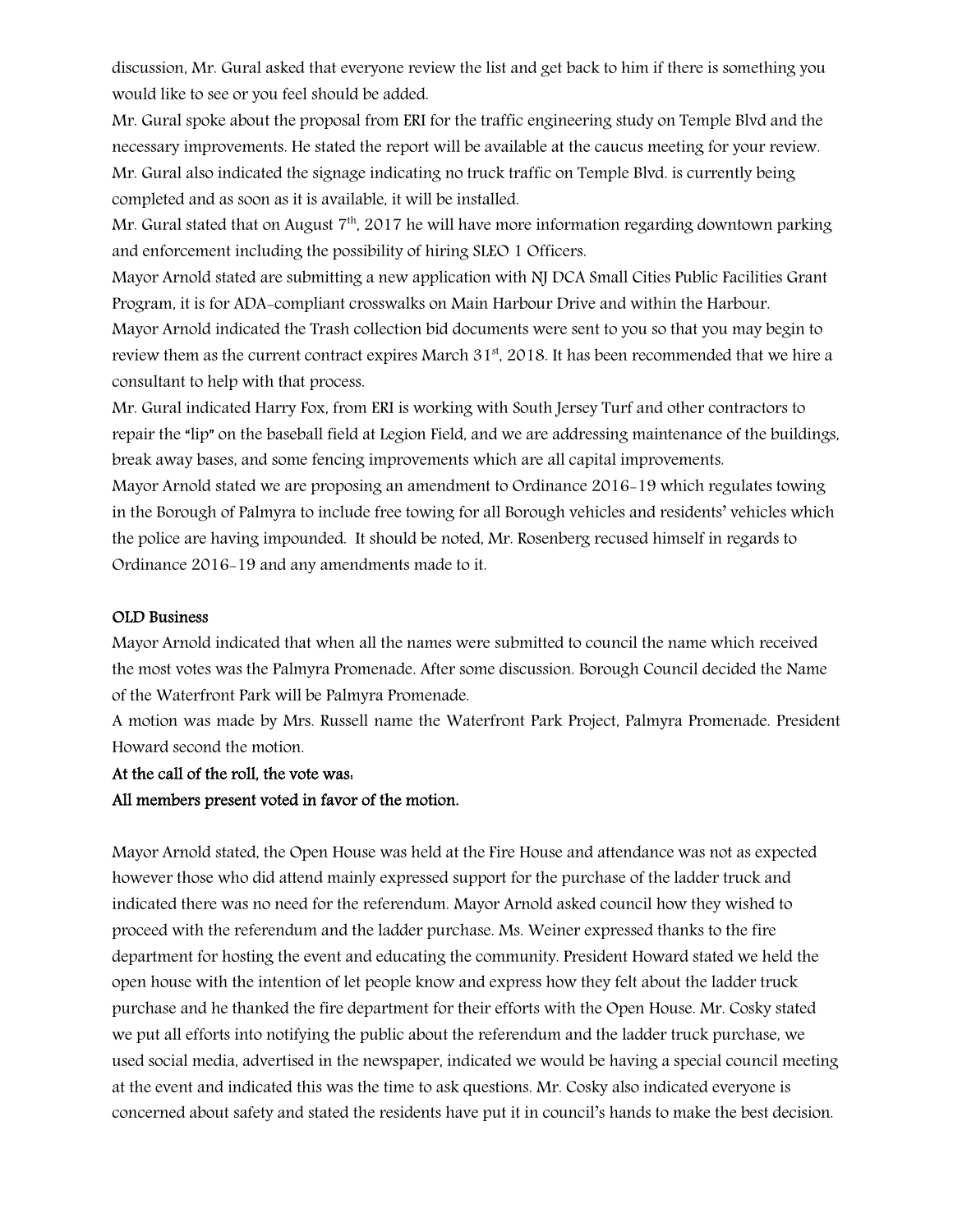Mr. Yetter stated he was in favor of moving forward with the ladder truck purchase. Mrs. Russell indicated she was disappointed with the turn out but was in favor of moving forward with the ladder truck purchase. After much discussion council decided not to have the referendum on the ballot in November.

Mayor Arnold stated it is time for the Master Plan-10 year review, and Land Use Ordinance Review. Mr. Rosenberg suggested that anyone on the governing body who has suggestions or thoughts should send them to John by September  $1<sup>st</sup>$ , 2017 so he can put them together in a letter to the Land Use Board and Mr. Gerkens for review.

Mrs. Russell inquired about the mural at Tony's Barber shop. Mayor Arnold indicated the decision was made not to paint and instead to get quotes for the decal screen. Ms. Weiner indicated she was not aware that we were not going to paint, she believed we were getting quotes from various painters. Mayor Arnold stated she hoped to have more information at the next meeting. Mrs. Russell inquired about the design that was actually going on the wall. Mayor Arnold stated the final design has not been decided yet.

Mr. Gural stated there are a number of locations where we are stripping and installing new stop signs. Fourth and Morgan, Fifth and Morgan, Charles Street and Park Avenue, Spring Garden and Parry Streets, Fourth Street and Garfield Avenue, and Fifth Street and Garfield Avenue.

#### ADMINISTRATOR REPORT

Mr. Gural stated the PSEG gas main project is in process and will be disruptive. The curbs on Horace, Leconey, Third, Berkley, Maple & Fifth Avenues/Streets will not be installed until that work is completed. Mr. Gural notified Council that Habitat for Humanity's LUB application has been approved contingent upon demo of the structure within 90 days of transfer of deed.

Mr. Gural stated new, "No Littering" and Recycling signs will be install in all parks, and thanked Chief Pearlman for his work and effort on designing those signs.

Mr. Gural reported, the pothole repair project is still in process, as Mr. Haines and public works are still working on some streets. Neri's Construction has completed their part and the bill is upwards of \$77,000.00.

Mr. Gural stated the new computer server update which was previously approved and is a capital purchase needed a slight modification. We upgraded one of the drives which is going to cost us another \$130.00.

Mr. Rosenberg and Mr. Gural met with our consultant regarding the Cell Tower proposals and more information will be coming at the caucus meeting.

Mr. Gural spoke about updating the website. Please let Mr. Gural or Ms. Johns know if you see something on the website which need to be changed or updated. Mrs. Russell asked if the sign at the bottom of the steps could be update. Mr. Gural indicated it would.

Mr. Gural indicated the Shade Tree Contractor bid packets are out and are due back on August  $1<sup>st</sup>$ , 2017.

Mr. Gural indicated the Recreation Trust Account needs to be funded, as we have hired the Community Center Scheduler, who will be starting on August  $4<sup>th</sup>$ , 2017.

Mr. Gural stated the staff educational policy is currently being worked on and more information will be forthcoming at the next meeting.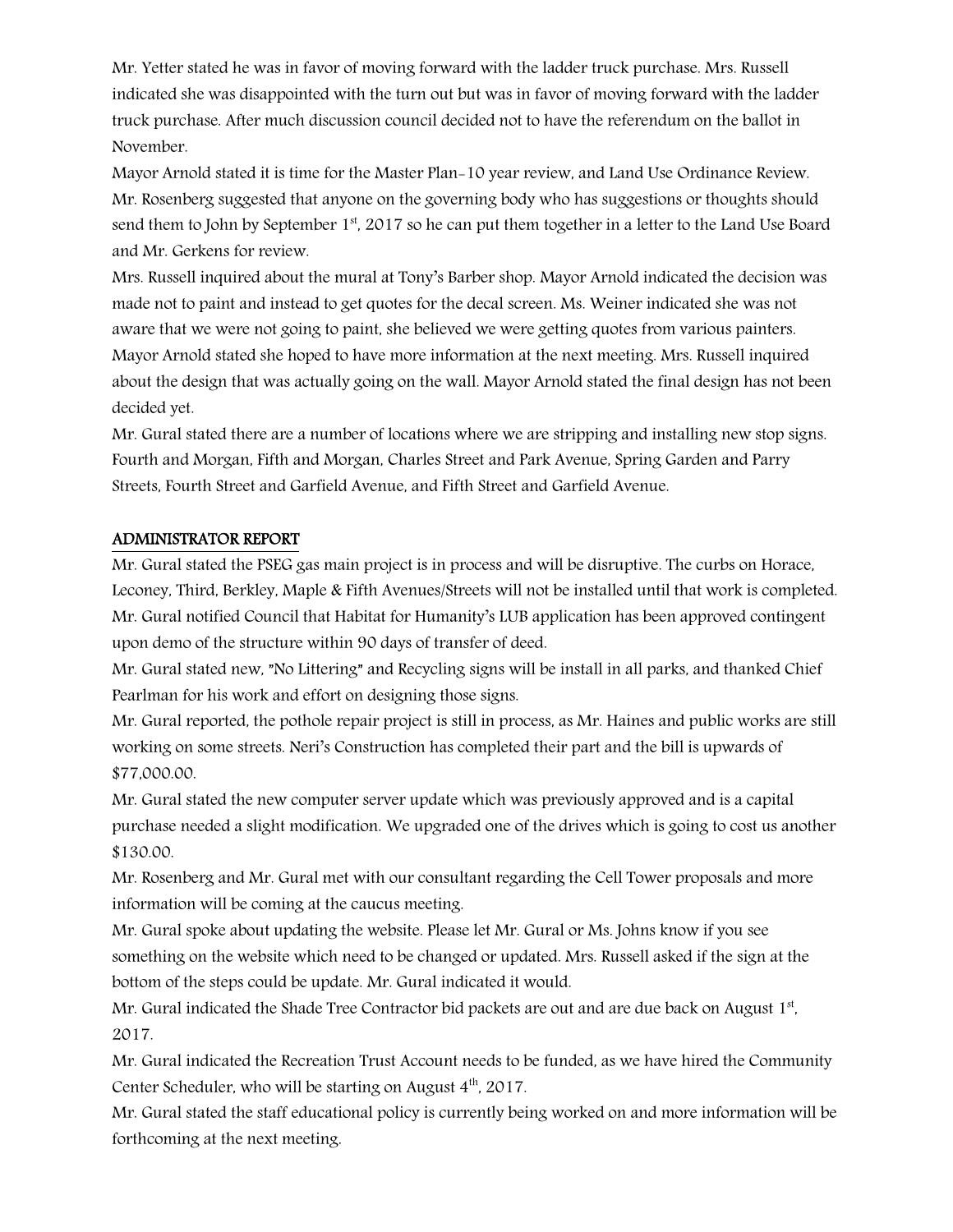Ms. Weiner inquired about the fuel storage tank project's cost effectiveness. Mr. Gural stated those numbers are still being worked on and the Bridge Commission is working on their numbers also. Mr. Gural noted, that the reason we started this project was not due to cost, it was because of quality of the fuel we were getting. Since beginning the project we have learned that Cinnaminson Township is contemplating getting out of the business of selling gasoline and diesel. Thus we could find ourselves looking for an alternative source of fueling our vehicles anyway. Additionally the Bridge Commission is willing to help and has potentially expressed the ability to supply 50% of all funding relating to the project.

#### COMMITTEE REPORTS

Mayor Arnold – Mayor Arnold indicated the public safety committee has met and is considering the parking situation and looking into various options, they also have had conversation regarding vacant and abandon properties, and more information will be coming, after the next meeting. Additionally they will begin negotiations with the Police regarding their contract. The communications committee is currently working on the newsletter and now has a format in place and will include some information from this meeting and the new signs going up in the parks. Mrs. Russell asked what the format was as she was not aware that it had been decided. Mayor Arnold indicated the committee would meet on July  $27<sup>th</sup>$ , 2017 and go over that information. Mayor Arnold indicated she attended the Palmyra Harbour Condo association meeting and stated that they are at their maximum number of rentals and are in the process of reviewing their permits for building improvements. The condo association also reach out to us regarding enforcement of dumping at their dumpsters. Mayor Arnold indicated it is private property and the enforcement is on the condo association. The Harbour Light newsletter will be including a Mayor Message section for its readers. Mayor Arnold indicated on August 23<sup>rd</sup>, 2017 she will be doing a Comcast newsmakers segment, and the communication committee will talk about the content of that segment, however she was thinking of addressing the vacant property issues. Mayor Arnold attended the New Jersey Conference of Mayors meeting regarding opioid abuse, the Burlington County Freeholders public hearing on June  $20<sup>th</sup>$ , 2017 regarding the solid waste management plan, the Brownfields Meeting ,"Uncovering Support for Urban Communities", and two seminars at the Burlington County Chamber of Commerce regarding Social Media and the Economic Roundtable.

Councilmen Yetter – Public Works and Sewer - Mr. Yetter indicated public works and sewer committee had a meeting earlier in the day and had conversation regarding the steam roller and saw for the pot hole repairs. Additionally they spoke about timing the street cleaning of a zone so Mr. Haines can come up with a schedule to post to the general public so they are aware of when public works will be sweeping the street in their neighborhoods, and Mr. Haines would also like to have the streets done more frequently. Mr. Yetter also stated the Land Use Board approved the variance for Habitat for Humanity but had to postpone the variance hearing for Mr. Grimes on  $5<sup>th</sup>$  Street as the publication was not done in the necessary time frame. Mr. Yetter also indicated the Green Team will be meeting next Monday July 31<sup>st</sup>, 2017.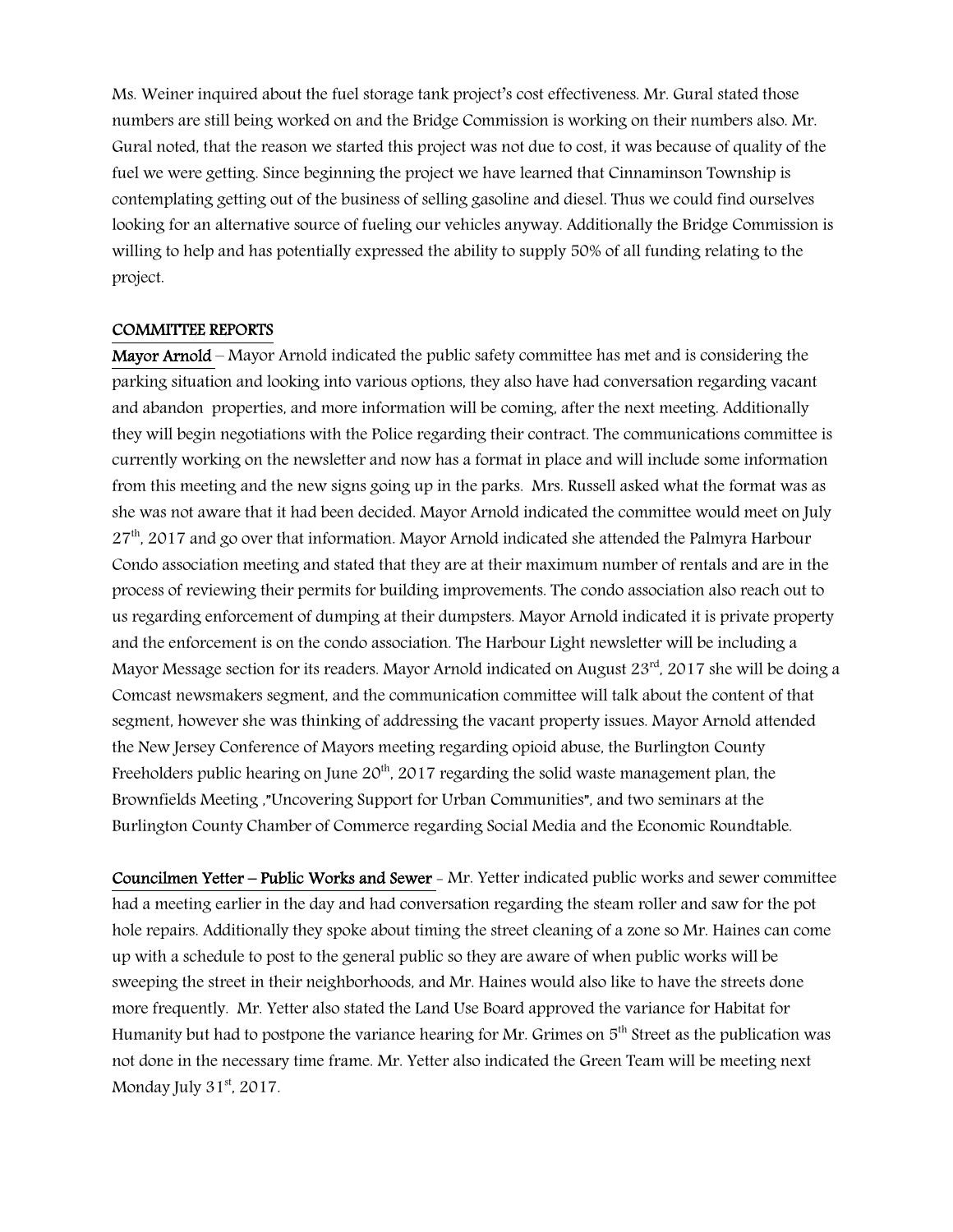Councilwoman Russell – School Board/ Shade Tree Committee Liaison – Mrs. Russell indicated the School Board did not have a meeting and she has not heard back from Mr. Kaluhiokalani regarding the application for Tree City USA. Mrs. Russell inquired, is there nothing we can do about the way PSE & G's contractor is butchering the trees in town? Mr. Gural stated there is nothing we can do.

Councilwoman Weiner – Business & Community Development, Administration & Finance – Ms. Weiner stated the business and community development committee will be meeting on Monday July  $24<sup>th</sup>$ , 2017. The committee is currently looking into requests from business owners regarding outdoor eating, parking and signage. President Howard stated the outdoor seating was looked at in the past and indicated there was not enough room between the curb, sidewalk and doors for pedestrians utilizing the right of way. Ms. Weiner indicated they are working on a grant for the Farmer's Market and an art grant. Ms. Weiner also indicated the sign was up for the Farmers' Market and the Summer Concerts. Ms. Weiner stated she had nothing to report regarding administration and finance.

Councilmen Cosky – Construction – Mr. Cosky indicated the construction committee will be meeting soon when Tracy is available, maybe next week. Mr. Cosky also stated that both Tracy and Rick have been very busy dealing with the property maintenance issues and vacant properties.

President Howard – Parks and Playgrounds – President Howard asked if Mr. Fox was coming back for a meeting with PAL/RIV regarding the "lip" on the field and the proper way to drag the field. Mr. Gural indicated he did not believe so that PAL/RIV had the understanding of how it should be done, and they were proceeding with the "lip" fix as previously talked about. President Howard indicated that the youth and recreation committee had not held a meeting but parks and playgrounds will be meeting this week. President Howard also stated that the Palmyra Panthers Youth Football held its first Flag football season and it was a huge success, with over 100 children participating. Mrs. Russell stated she again saw an organized team on the soccer field on Sunday morning, and inquired what we should do when we see that. Mr. Gural stated call either himself or Ms. Jackson.

PUBLIC COMMENT Please sign in at the podium and state your name and address for the record. Council will give all comments appropriate consideration. Each citizen will be allotted up to five (5) minutes to speak, in order to allow everyone an opportunity to ask questions and express their opinions or concerns. Please direct all comments to the Mayor. Each citizen may only speak once during each public portion.

Mrs. Yetter made a motion to open the public portion. President Howard second the motion. At the call of the roll: All voted in favor of the motion

Mr. Schmidt – Temple Blvd. - Mr. Schmidt indicated he was here last month in regards to speeding vehicles and trucks on Temple Blvd. The signs indicating there should not be trucks on Temple Blvd. are gone. Mr. Schmidt indicated there were about 18 trucks on Temple Blvd today, and this is a safety and quality of life issue. Mr. Schmidt indicated in a conversation he had with Chief Pearlman, Chief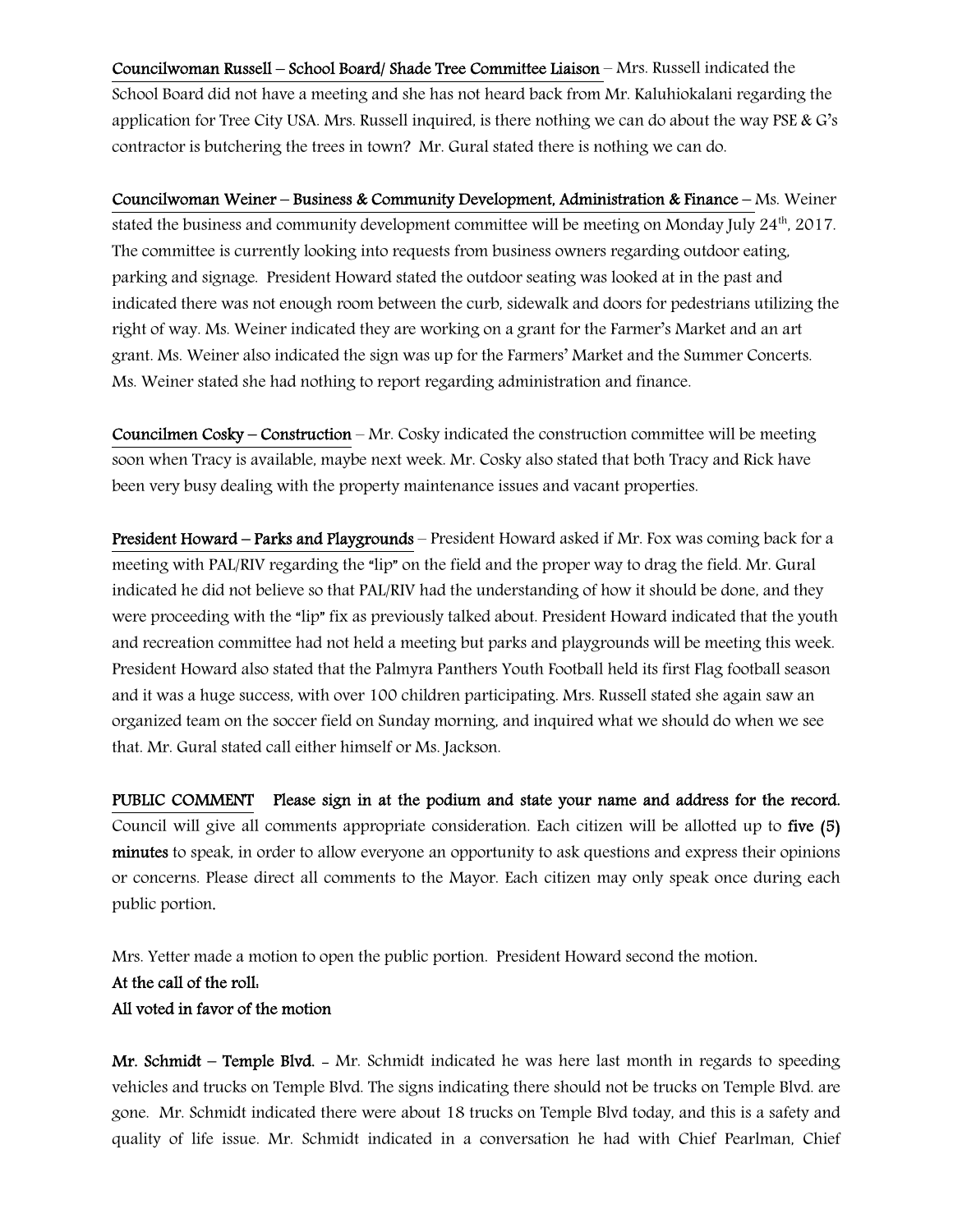Pearlman stated they were not ticketing anyone unless they are over 35 miles per hour, it's a 25 mile per hour Street why are we not enforcing our speed laws. Chief Pearlman indicated they are being stopped, just where the stop is, is further down the street and it may be out of your house sight line. Mr. Schmidt asked if we could please put the signs up indicating no trucks on Temple Blvd and or local deliveries only. Mayor Arnold indicated the signs are on order and are being addressed. Mr. Gural indicated at the next meeting Mr. Kirchner will be here to discuss traffic calming on Temple Blvd. and other issues we are looking to address on Temple Blvd.

Mr. Adams – Temple Blvd- Mr. Adams thanked council for what has done this month to four vacant properties on main streets in regards to getting them cleaned up and grasses cut; they were all addressed within a week of notifying the Borough. Mr. Adams indicated he had spoken with Mr. Haines Public Works Superintendent, extremely cordial and friendly guy. Mr. Adams indicated he noticed a heavier presence of the police department on Temple Blvd and they are making stops of trucks and speeding vehicles. Mr. Adams indicated last month when he was here he requested a 3 way stop at Delaware Avenue and Temple Blvd, and would still like to see that happen. Mr. Adams stated, earlier you indicated you had a list of 10 worst properties. Mayor Arnold stated 10 top priority properties. Mr. Adams asked if 210 Horace Avenue could be added to that list as it is full of vehicles. Mayor Arnold indicated she would pass that information on to code enforcement.

Mr. Roun – Fire Department – Mr. Roun thanked Mayor and Council on behalf of Rick Dreby and the Fire Department on doing their due diligence and agreeing to not put the ladder truck purchase out for referendum. Also thank Council and the Mayor for also agreeing the public safety as well as the fire department safety is very important to this town.

No one else from the public wishing to be heard, Mrs. Russell made a motion to close the public portion. President Howard second the motion.

At the call of the roll: All voted in favor of the motion

#### MAYOR AND COUNCIL COMMENTS

Mayor Arnold- Mayor Arnold indicated she wanted to thank the Police department, first on the scene, in regards to the fire call on Morgan Avenue this weekend. Mayor Arnold stated all instruction and/or directions/ requests for employees/staff to do various tasks must go thru Mr. Gural, and please be mindful of employee's personal time. Mayor Arnold thanked everyone for coming to the meeting and indicated their comments and concerns are noted. Mayor Arnold stated, "Be kind to one another and be good neighbors".

President Howard – Mr. Howard asked Mr. Roun, with the fire we had this weekend, did our ladder truck come into any issues? Mr. Roun indicated our ladder truck was second on scene, but was there and ready for use. Mr. Roun then explained how stations are dispatched from central in response to various types of fire calls. President Howard also asked the Mayor to share the information she receives regarding various events and meetings upcoming, as all of council does not get that information and perhaps someone else from the governing body may wish to attend those meetings.